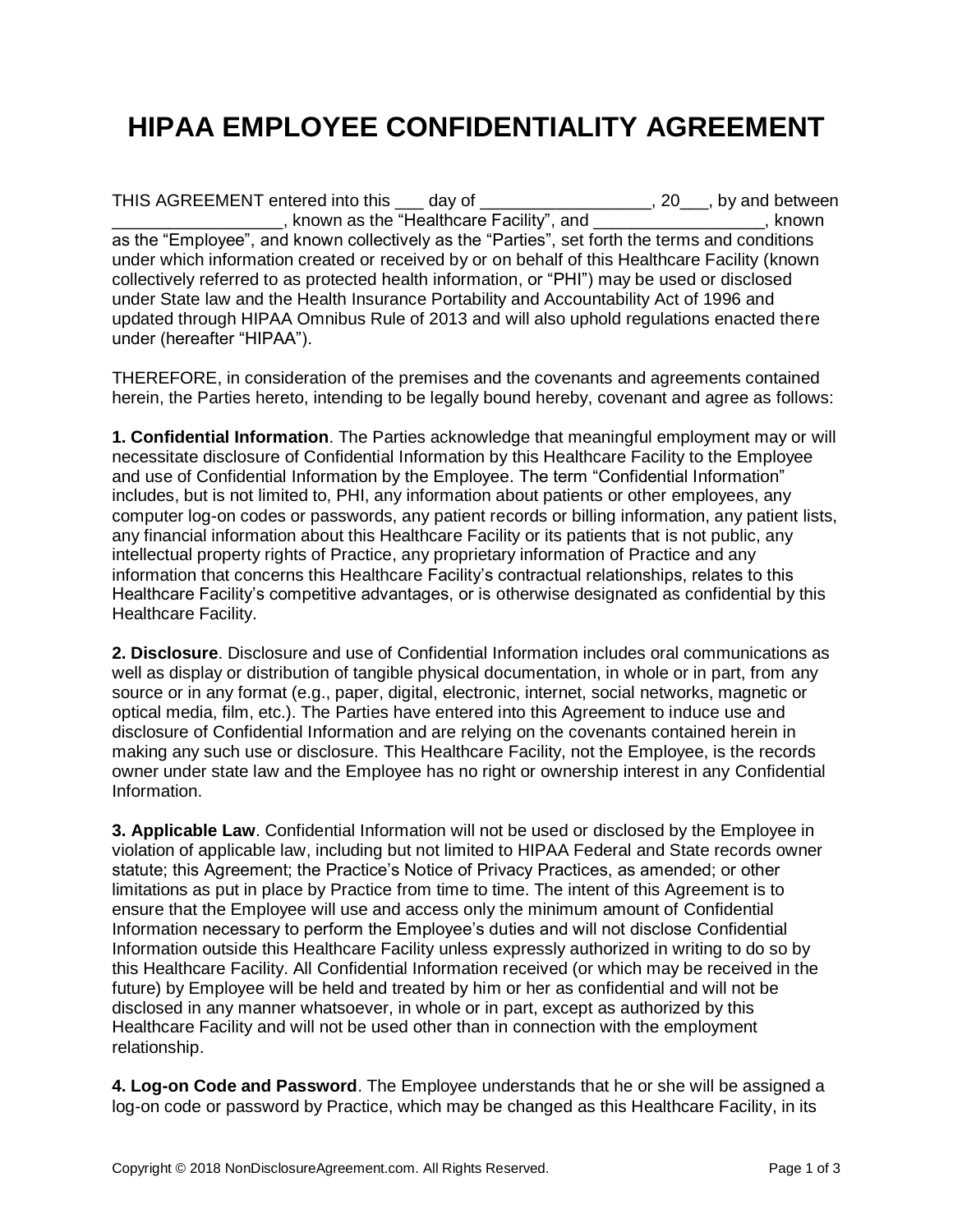sole discretion, sees fit. The Employee will not change the log-on code or password without this Healthcare Facility's permission. Nor will the Employee leave Confidential Information unattended (e.g., so that it remains visible on computer screens after the Employee's use). The Employee agrees that his or her log-on code or password is equivalent to a legally-binding signature and will not be disclosed to or used by anyone other than the Employee. Nor will the Employee use or even attempt to learn another person's log-on code or password. The Employee immediately will notify this Healthcare Facility's HIPAA Privacy Officer upon suspecting that his or her log-on code or password no longer is confidential. The Employee agrees that all computer systems are the exclusive property of Practice and will not be used by the Employee for any purpose unrelated to his or her employment. The Employee acknowledges that he or she has no right of privacy when using this Healthcare Facility's computer systems and that his or her computer use periodically will be monitored by this Healthcare Facility to ensure compliance with this Agreement and applicable law.

**5. Returning Confidential Information**. Immediately upon request by this Healthcare Facility, the Employee will return all Confidential Information to this Healthcare Facility and will not retain any copies of any Confidential Information, except as otherwise expressly permitted in writing signed by this Healthcare Facility. All Confidential Information, including copies thereof, will remain and be the exclusive property of this Healthcare Facility, unless otherwise required by applicable law. The Employee specifically agrees that he or she will not, and will not allow anyone working on their behalf or affiliated with the Employee in any way, use any or all of the Confidential Information for any purpose other than as expressly allowed by this Agreement. The Employee understands that violating the terms of this Agreement may, in this Healthcare Facility's sole discretion, result in disciplinary action including termination of employment and/or legal action to prevent or recover damages for breach. Breach reporting is imperative.

**6. Breach**. The Parties agree that any breach of any of the covenants or agreements set forth herein by the Employee will result in irreparable injury to this Healthcare Facility for which money damages are inadequate; therefore, in the event of a breach or an anticipatory breach, Practice will be entitled (in addition to any other rights and remedies which it may have at law or in equity, including monetary damages) to have an injunction without bond issued enjoining and restraining the Employee and/or any other person involved from breaching this Agreement.

**7. Binding Arrangement**. This Agreement shall be binding upon and endure to the benefit of all Parties hereto and to each of their successors, assigns, officers, agents, employees, shareholders and directors. This Agreement commences on the date set forth above and the terms of this Agreement shall survive any termination, cancellation, expiration or other conclusion of this Agreement unless the Parties otherwise expressly agree in writing.

**8. Governing Law**. The Parties agree that the interpretation, legal effect and enforcement of this Agreement shall be governed by the laws in the State of The Land by and by execution hereof, each party agrees to the jurisdiction of the courts of the State. The Parties agree that any suit arising out of or in relation to this Agreement shall be brought in the county where this Healthcare Facility's principal place of business is located.

**9. Severability**. If any provision under this Agreement shall be held invalid or unenforceable for any reason, the remaining provisions and statements shall continue to be valid and enforceable.

IN WITNESS WHEREOF, and intending to be legally bound, the Parties hereto have executed this Agreement on the date first above written, when signing below and after training on HIPAA Law with full understanding this agreement shall stand.